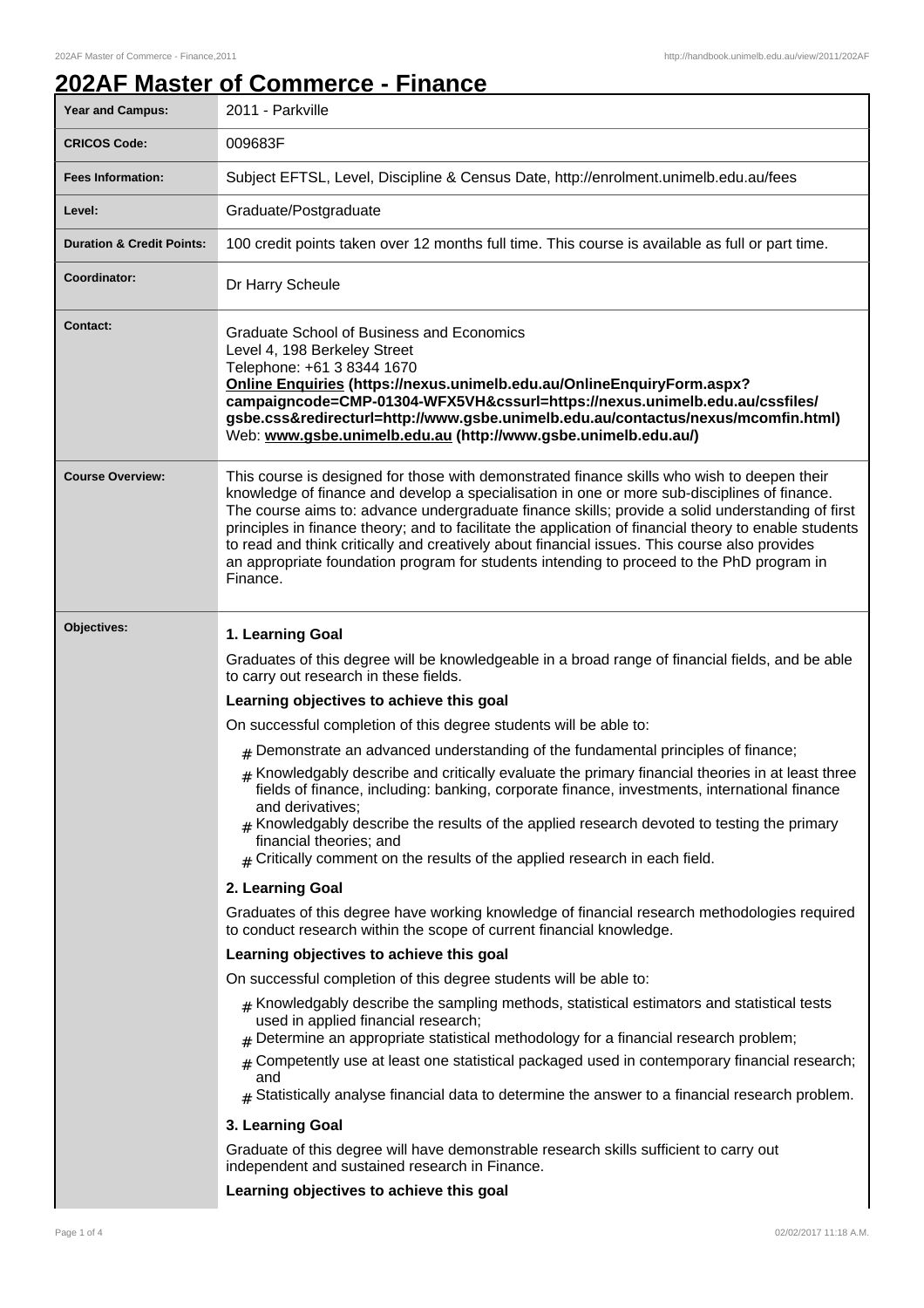٠ Ĩ.

|                                                             | On successful completion of this degree students will be able to:                                                                                                                                                                                                                                                                                                                                                                                                                                                                                                                                                                                                                                                                                                                                                                                   |                                   |                          |  |
|-------------------------------------------------------------|-----------------------------------------------------------------------------------------------------------------------------------------------------------------------------------------------------------------------------------------------------------------------------------------------------------------------------------------------------------------------------------------------------------------------------------------------------------------------------------------------------------------------------------------------------------------------------------------------------------------------------------------------------------------------------------------------------------------------------------------------------------------------------------------------------------------------------------------------------|-----------------------------------|--------------------------|--|
|                                                             | $#$ Apply the necessary analytical skills and techniques to critically assess a range of issues in<br>finance, including:<br>a. Develop the research questions necessary to test a financial theory or answer a<br>financial problem; b. Determine an appropriate methodology for answering the research<br>questions; c. Determine the data needed to conduct the research and manage this financial<br>information effectively; and d. Determine the feasibility of a research project;<br>$#$ Conduct the applied research using the methodology and data they have assessed as<br>being appropriate, including:<br>a. Managing financial information effectively, and b. Applying quantitative rigor in the<br>assessment and analysis of financial research issues; and<br>$#$ Communicate the results of their research in scholarly fashion. |                                   |                          |  |
| <b>Course Structure &amp;</b><br><b>Available Subjects:</b> | The Master of Commerce (Finance) consists of one core finance subject, one quantitative<br>subject, four elective subjects and the (double subject) Research Report.                                                                                                                                                                                                                                                                                                                                                                                                                                                                                                                                                                                                                                                                                |                                   |                          |  |
| <b>Subject Options:</b>                                     | <b>Core Subject</b>                                                                                                                                                                                                                                                                                                                                                                                                                                                                                                                                                                                                                                                                                                                                                                                                                                 |                                   |                          |  |
|                                                             | Select the following core subject:                                                                                                                                                                                                                                                                                                                                                                                                                                                                                                                                                                                                                                                                                                                                                                                                                  |                                   |                          |  |
|                                                             | Subject                                                                                                                                                                                                                                                                                                                                                                                                                                                                                                                                                                                                                                                                                                                                                                                                                                             | <b>Study Period Commencement:</b> | <b>Credit</b><br>Points: |  |
|                                                             | FNCE90002 Foundations of Finance                                                                                                                                                                                                                                                                                                                                                                                                                                                                                                                                                                                                                                                                                                                                                                                                                    | Semester 1                        | 12.50                    |  |
|                                                             | <b>Quantitative Subject</b><br>ONE quantitative subject selected from:                                                                                                                                                                                                                                                                                                                                                                                                                                                                                                                                                                                                                                                                                                                                                                              |                                   |                          |  |
|                                                             | Subject                                                                                                                                                                                                                                                                                                                                                                                                                                                                                                                                                                                                                                                                                                                                                                                                                                             | <b>Study Period Commencement:</b> | <b>Credit</b><br>Points: |  |
|                                                             | FNCE90010 Numerical Techniques in Finance                                                                                                                                                                                                                                                                                                                                                                                                                                                                                                                                                                                                                                                                                                                                                                                                           | Semester 2                        | 12.50                    |  |
|                                                             | ECOM90001 Basic Econometrics                                                                                                                                                                                                                                                                                                                                                                                                                                                                                                                                                                                                                                                                                                                                                                                                                        | Semester 1                        | 12.50                    |  |
|                                                             | ECOM90003 Applied Microeconometric Modelling                                                                                                                                                                                                                                                                                                                                                                                                                                                                                                                                                                                                                                                                                                                                                                                                        | Semester 2                        | 12.50                    |  |
|                                                             | ECOM90004 Time Series Analysis and Forecasting                                                                                                                                                                                                                                                                                                                                                                                                                                                                                                                                                                                                                                                                                                                                                                                                      | Semester 2                        | 12.50                    |  |
|                                                             | <b>ECOM90011 Financial Econometrics</b>                                                                                                                                                                                                                                                                                                                                                                                                                                                                                                                                                                                                                                                                                                                                                                                                             | Semester 2                        | 12.50                    |  |
|                                                             | ECOM90013 Econometric Techniques                                                                                                                                                                                                                                                                                                                                                                                                                                                                                                                                                                                                                                                                                                                                                                                                                    | Semester 1                        | 12.50                    |  |
|                                                             | <b>Elective Subjects</b><br>FOUR elective subjects selected from:                                                                                                                                                                                                                                                                                                                                                                                                                                                                                                                                                                                                                                                                                                                                                                                   |                                   |                          |  |
|                                                             | Subject                                                                                                                                                                                                                                                                                                                                                                                                                                                                                                                                                                                                                                                                                                                                                                                                                                             | <b>Study Period Commencement:</b> | <b>Credit</b><br>Points: |  |
|                                                             | FNCE90003 International Business Finance                                                                                                                                                                                                                                                                                                                                                                                                                                                                                                                                                                                                                                                                                                                                                                                                            | Semester 2                        | 12.50                    |  |
|                                                             | FNCE90004 Financial Institutions Management                                                                                                                                                                                                                                                                                                                                                                                                                                                                                                                                                                                                                                                                                                                                                                                                         | Semester 2                        | 12.50                    |  |
|                                                             | FNCE90005 Advanced Derivative Securities                                                                                                                                                                                                                                                                                                                                                                                                                                                                                                                                                                                                                                                                                                                                                                                                            | Semester 1                        | 12.50                    |  |
|                                                             | FNCE90006 Advanced Corporate Finance                                                                                                                                                                                                                                                                                                                                                                                                                                                                                                                                                                                                                                                                                                                                                                                                                | Semester 1                        | 12.50                    |  |
|                                                             | FNCE90007 Advanced Investments                                                                                                                                                                                                                                                                                                                                                                                                                                                                                                                                                                                                                                                                                                                                                                                                                      | Semester 1                        | 12.50                    |  |
|                                                             | FNCE90058 Risk Strategies                                                                                                                                                                                                                                                                                                                                                                                                                                                                                                                                                                                                                                                                                                                                                                                                                           | Semester 2                        | 12.50                    |  |
|                                                             | ACCT90002 Financial Statement Analysis                                                                                                                                                                                                                                                                                                                                                                                                                                                                                                                                                                                                                                                                                                                                                                                                              | Semester 1, Semester 2            | 12.50                    |  |
|                                                             | Students are encouraged to develop a program of study that is relevant to their academic and<br>career objectives. To facilitate this, students may take other fourth year (Honours), Masters level<br>or PhD level subjects offered at the University of Melbourne. Students must ensure that they                                                                                                                                                                                                                                                                                                                                                                                                                                                                                                                                                 |                                   |                          |  |

or PhD level subjects offered at the University of Melbourne. Students must ensure that they meet the subject prerequisites. Approval of the Program Director of the Master of Commerce (Finance) is required.

**Research Report and Workshop**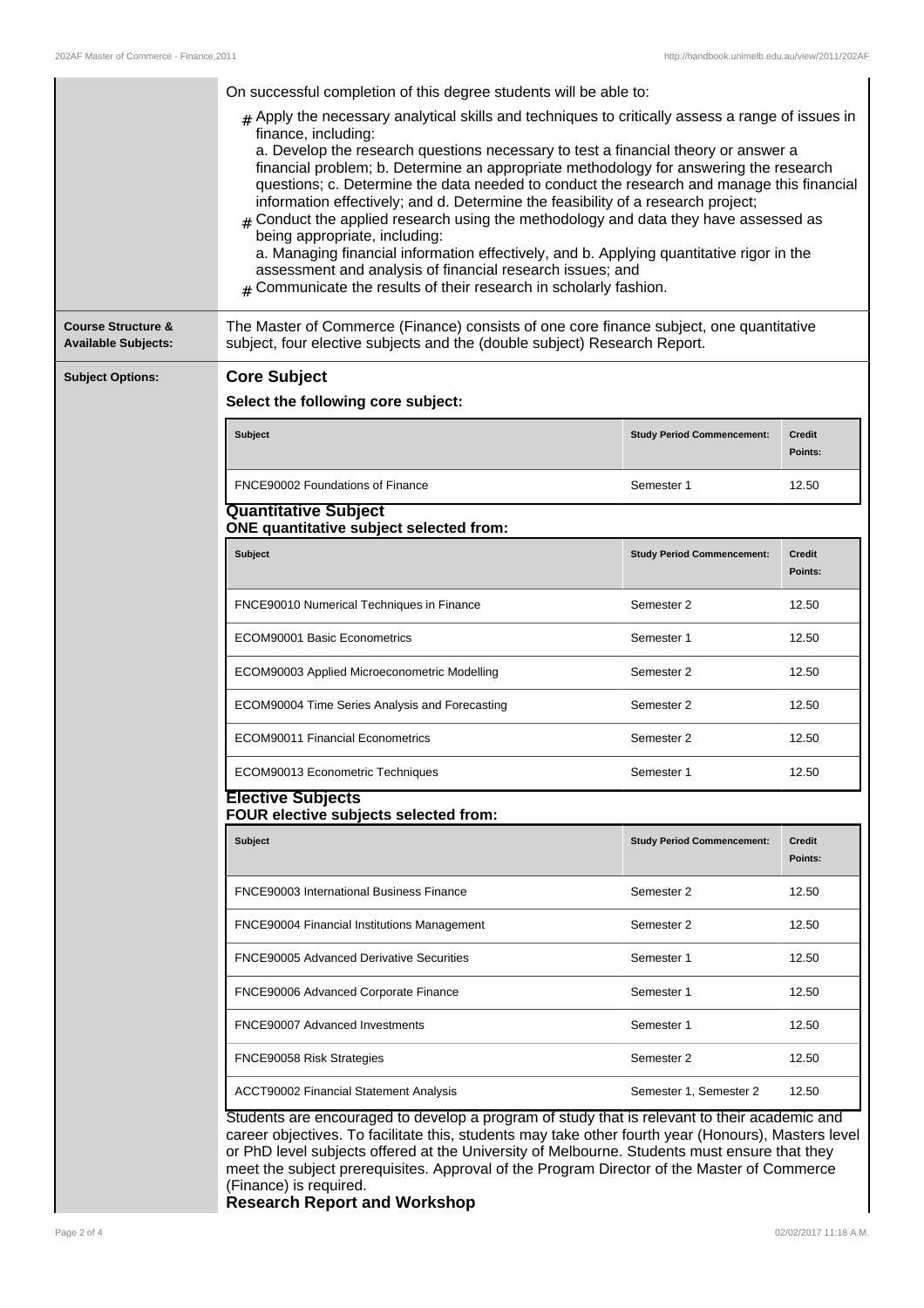|                                                   | (Students must enrol in this subject in two consecutive semesters):                                                                                                                                                                                                                                                                                                                                                                                                                                                                                                                                                                                                                                                                                                                                                                                                                                                                                                                                                                                                                                                                                                                                                                                                                                                                                                                                                                                                                                                                                                                                                                                                                                                                                                                                                                                                                                                                                                                                                                                                                                                                                                                                                                                                                                                                                                                                                                                                                                                                                                                                                                                                                                                                                                                                                                                                                                                                                                                                                                                                                                                                                                                                                                                                                                                                                                                                                                                                                                                                                                                                                                                                                                                                                                       |                                   |                          |
|---------------------------------------------------|---------------------------------------------------------------------------------------------------------------------------------------------------------------------------------------------------------------------------------------------------------------------------------------------------------------------------------------------------------------------------------------------------------------------------------------------------------------------------------------------------------------------------------------------------------------------------------------------------------------------------------------------------------------------------------------------------------------------------------------------------------------------------------------------------------------------------------------------------------------------------------------------------------------------------------------------------------------------------------------------------------------------------------------------------------------------------------------------------------------------------------------------------------------------------------------------------------------------------------------------------------------------------------------------------------------------------------------------------------------------------------------------------------------------------------------------------------------------------------------------------------------------------------------------------------------------------------------------------------------------------------------------------------------------------------------------------------------------------------------------------------------------------------------------------------------------------------------------------------------------------------------------------------------------------------------------------------------------------------------------------------------------------------------------------------------------------------------------------------------------------------------------------------------------------------------------------------------------------------------------------------------------------------------------------------------------------------------------------------------------------------------------------------------------------------------------------------------------------------------------------------------------------------------------------------------------------------------------------------------------------------------------------------------------------------------------------------------------------------------------------------------------------------------------------------------------------------------------------------------------------------------------------------------------------------------------------------------------------------------------------------------------------------------------------------------------------------------------------------------------------------------------------------------------------------------------------------------------------------------------------------------------------------------------------------------------------------------------------------------------------------------------------------------------------------------------------------------------------------------------------------------------------------------------------------------------------------------------------------------------------------------------------------------------------------------------------------------------------------------------------------------------------|-----------------------------------|--------------------------|
|                                                   | Subject                                                                                                                                                                                                                                                                                                                                                                                                                                                                                                                                                                                                                                                                                                                                                                                                                                                                                                                                                                                                                                                                                                                                                                                                                                                                                                                                                                                                                                                                                                                                                                                                                                                                                                                                                                                                                                                                                                                                                                                                                                                                                                                                                                                                                                                                                                                                                                                                                                                                                                                                                                                                                                                                                                                                                                                                                                                                                                                                                                                                                                                                                                                                                                                                                                                                                                                                                                                                                                                                                                                                                                                                                                                                                                                                                                   | <b>Study Period Commencement:</b> | <b>Credit</b><br>Points: |
|                                                   | FNCE90009 Research Report (Finance)                                                                                                                                                                                                                                                                                                                                                                                                                                                                                                                                                                                                                                                                                                                                                                                                                                                                                                                                                                                                                                                                                                                                                                                                                                                                                                                                                                                                                                                                                                                                                                                                                                                                                                                                                                                                                                                                                                                                                                                                                                                                                                                                                                                                                                                                                                                                                                                                                                                                                                                                                                                                                                                                                                                                                                                                                                                                                                                                                                                                                                                                                                                                                                                                                                                                                                                                                                                                                                                                                                                                                                                                                                                                                                                                       | Semester 1, Semester 2            | 12.50                    |
| <b>Entry Requirements:</b>                        | 1. The Selection Committee will evaluate the applicant's ability to pursue the course<br>successfully using the following criteria:<br>$#$ A four year undergraduate degree with a specialisation in Finance, or equivalent, with at<br>least H2A (75%) average in the specialisation; or a Postgraduate Diploma in Finance, or<br>equivalent, with at least H2A (75%) average;<br>$#$ The applicant's submitted statement of intent in seeking entry; and<br>Performance on the GMAT or GRE unless the applicant has met one of the approved<br>#<br>conditions for GMAT or GRE exemption.<br>2. The Selection Committee may conduct interviews and tests and may call for referee reports<br>or employer references to elucidate any of the matters referred to above.                                                                                                                                                                                                                                                                                                                                                                                                                                                                                                                                                                                                                                                                                                                                                                                                                                                                                                                                                                                                                                                                                                                                                                                                                                                                                                                                                                                                                                                                                                                                                                                                                                                                                                                                                                                                                                                                                                                                                                                                                                                                                                                                                                                                                                                                                                                                                                                                                                                                                                                                                                                                                                                                                                                                                                                                                                                                                                                                                                                                  |                                   |                          |
| <b>Core Participation</b><br><b>Requirements:</b> | The Faculty of Business and Economics welcomes applications from students with disabilities.<br>It is University and Faculty policy to take all reasonable steps to minimise the impact of disability<br>upon academic study, and reasonable adjustments will be made to enhance a student's<br>participation in the Faculty's programs. The BCom and Masters degrees of the Faculty of<br>Business and Economics equip graduates with the knowledge and technical skills necessary<br>to understand and participate in the modern business world. The degrees include the following<br>academic requirements for study: (1) The ability to explain and evaluate concepts, theories,<br>institutional arrangements and operations of modern mixed economies;(2) The ability to<br>critically evaluate the economy, commerce and business in the broader social and political<br>context;(3) The ability to explain and apply concepts across a range of commerce and business<br>disciplines in solving business and policy problems; and(4) The ability to contribute positively<br>to the development of organisations and society in relation to business, government and the<br>commercial professions. All students of the Faculty's courses must possess intellectual, ethical,<br>and emotional capabilities required to participate in the full curriculum and to achieve the<br>levels of competence required by the Faculty. Candidates for the BCom degree and for FBE<br>Masters degrees must have abilities and skills in communication; in conceptual, integrative,<br>and quantitative dimensions; and in behavioural and social dimensions.I. Communication:<br>The student must be able to communicate effectively and efficiently in oral and/or written<br>form. A student must have the ability to clearly and independently communicate knowledge<br>and application of a discipline, principles or practices during assessment tasks, and in some<br>discipline streams. II. Intellectual#Conceptual, Integrative and Quantitative Abilities: The student<br>is expected to have the ability to develop problem#solving skills and demonstrate the ability<br>to establish study plans and priorities. These abilities include measurement, calculation,<br>reasoning, analysis, and synthesis. Problem solving requires all of these intellectual abilities.<br>Students should also have the ability to comprehend complex disciplinary and cross disciplinary<br>information related to the BCom and Masters degrees. III. Behavioural and Social Attributes:<br>A student must possess behavioural and social attributes that enable them to participate in<br>a complex learning environment and the emotional health required for full utilisation of his/<br>her intellectual abilities. Students are required to take responsibility for their own participation<br>and learning. They also contribute to the learning of other students in collaborative learning<br>environments, demonstrating interpersonal skills and an understanding of the needs of other<br>students. Assessment may include the outcomes of tasks completed in collaboration with<br>other students. Integrity, concern for others, interpersonal skills, interest, and motivation are all<br>personal qualities that are deemed necessary for students enrolled in FBE courses. Students<br>who feel their disability will prevent them from participating in tasks involving the inherent<br>academic requirements of the BCom and FBE Masters courses are encouraged to contact the<br>Disability Liaison Unit. Adjustments can be provided to minimise the impact of a disability, but<br>students should participate in the course in an independent manner. |                                   |                          |
| <b>Graduate Attributes:</b>                       | Graduates of this degree will be: Knowledgeable in a broad range of financial fields, and be able<br>to carry out research in these fields; Familiar with financial research methodologies required<br>to conduct research within the scope of current financial knowledge; Able to demonstrate<br>research skills sufficient to carry out independent and sustained research in Finance; Adept<br>at applying financial theory and methods to knowledgably discuss the importance of a wide<br>range of financial issues; Financial problem solvers as evidenced through the application of<br>the necessary analytical skills and techniques; Competent in assessing the importance and                                                                                                                                                                                                                                                                                                                                                                                                                                                                                                                                                                                                                                                                                                                                                                                                                                                                                                                                                                                                                                                                                                                                                                                                                                                                                                                                                                                                                                                                                                                                                                                                                                                                                                                                                                                                                                                                                                                                                                                                                                                                                                                                                                                                                                                                                                                                                                                                                                                                                                                                                                                                                                                                                                                                                                                                                                                                                                                                                                                                                                                                                 |                                   |                          |